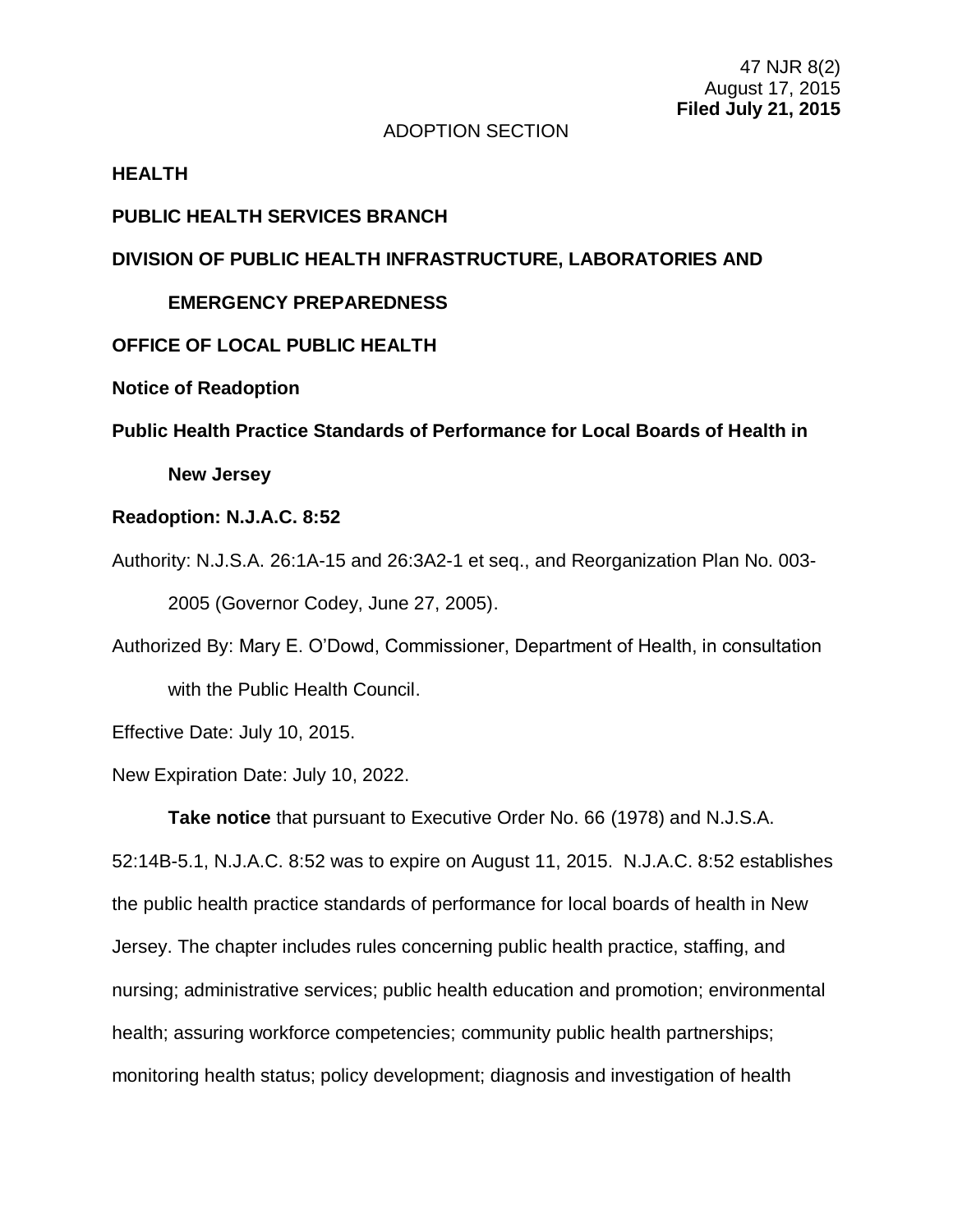problems and hazards; preventive personal health services and access to health care; enforcement of public health laws; health-related research; and evaluation of population-based health services.

The Department is developing a rulemaking that would revise and reorganize existing N.J.A.C. 8:52, and anticipates filing this rulemaking with the Office of Administrative Law for processing in the ordinary course. However, this rulemaking will not be adopted prior to the expiration of existing N.J.A.C. 8:52. The Commissioner, in consultation with the Public Health Council, has reviewed N.J.A.C. 8:52 and has determined that, subject to the discussion below, and pending the finalization of the anticipated rulemaking described above, the existing chapter remains necessary, proper, reasonable, efficient, understandable, and responsive to the purposes for which it was originally promulgated, as amended and supplemented over time, and should be readopted.

Notably, the New Jersey Superior Court, Appellate Division, has determined that a provision of the chapter is unconstitutional. *State v. Golin*, 363 *N.J. Super.* 474 (App. Div. 2003); *Guidi v. City of Atlantic City*, 286 *N.J. Super.* 143 (App. Div. 1996). The Department proposes to delete this provision in a notice of proposal that appears elsewhere in this issue of the New Jersey Register.

To guide local health agencies pending the finalization of the required rulemaking, the Office of Local Public Health of the Department issued an "Administrative Advisory" to local health agencies on June 20, 2012. This Administrative Advisory advised local health agencies to "review their ordinances to ensure that they are consistent with [*Golin* and *Guidi, supra*] and no longer rely on and

2